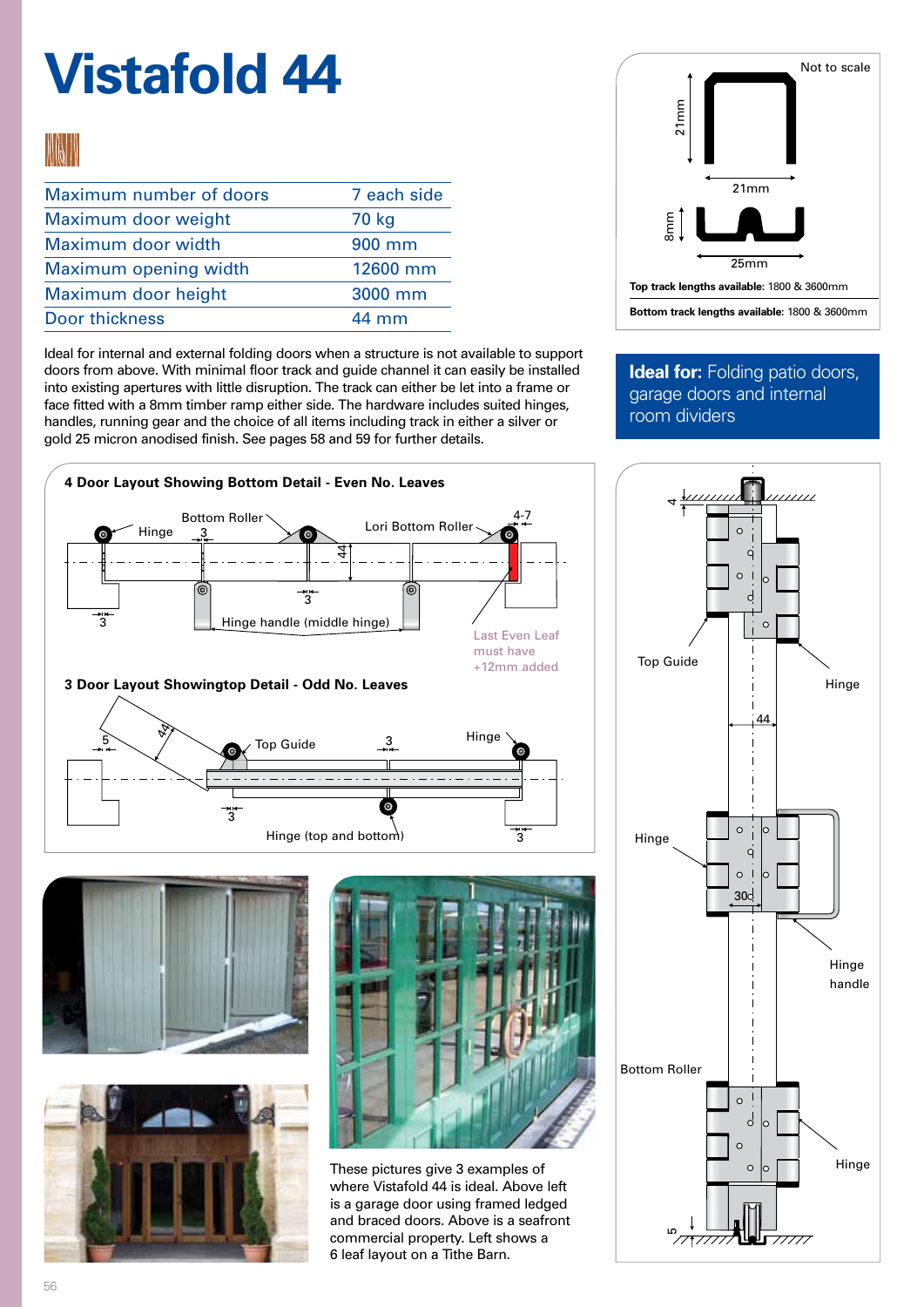# **Vistafold 56**



| Maximum number of doors | 7 each side |
|-------------------------|-------------|
| Maximum door weight     | 70 kg       |
| Maximum door width      | 900 mm      |
| Maximum opening width   | 12600 mm    |
| Maximum door height     | 3000 mm     |
| Minimum door thickness  | 56 mm       |

Ideal for glazed folding sliding patio doors as it is designed to fit into a standard door frame. Being bottom rolling there is no need for additional structural support as all the weight is supported at the bottom similar to traditional sliding patio doors. Available in either silver or gold 25 micron anodised finishes. See pages 58 and 59 for further details.



**4 Door layout showing bottom detail - even number leaves** Bottom Roller Hinge Lori Bottom Roller 4-7 43  $^{\circ}$   $^-$ 44-7 3 56 56 3 3 3  $\mathcal{A}$ Last Even Leaf Hinge handle (middle hinge) 3 must have  $\circ$ +12mm added Top Guide **3 Door layout showingtop detail - odd number leaves Hinge School School School School School School School School School School School School School School School School School School School School School School School** 56  $\overline{\phantom{0}}$ Hinge 48, Top Guide 3 5  $\overline{\mathcal{F}}$ 7  $\circ$  $\circ$ 3 3 3 Hinge  $\overline{a}$  $\overline{O}$  $\circ$ Hinge (top and bottom) 3  $\circ$  $\circ$ 30  $\circ$ 30  $\mathbf{L}$ Bottom Roller



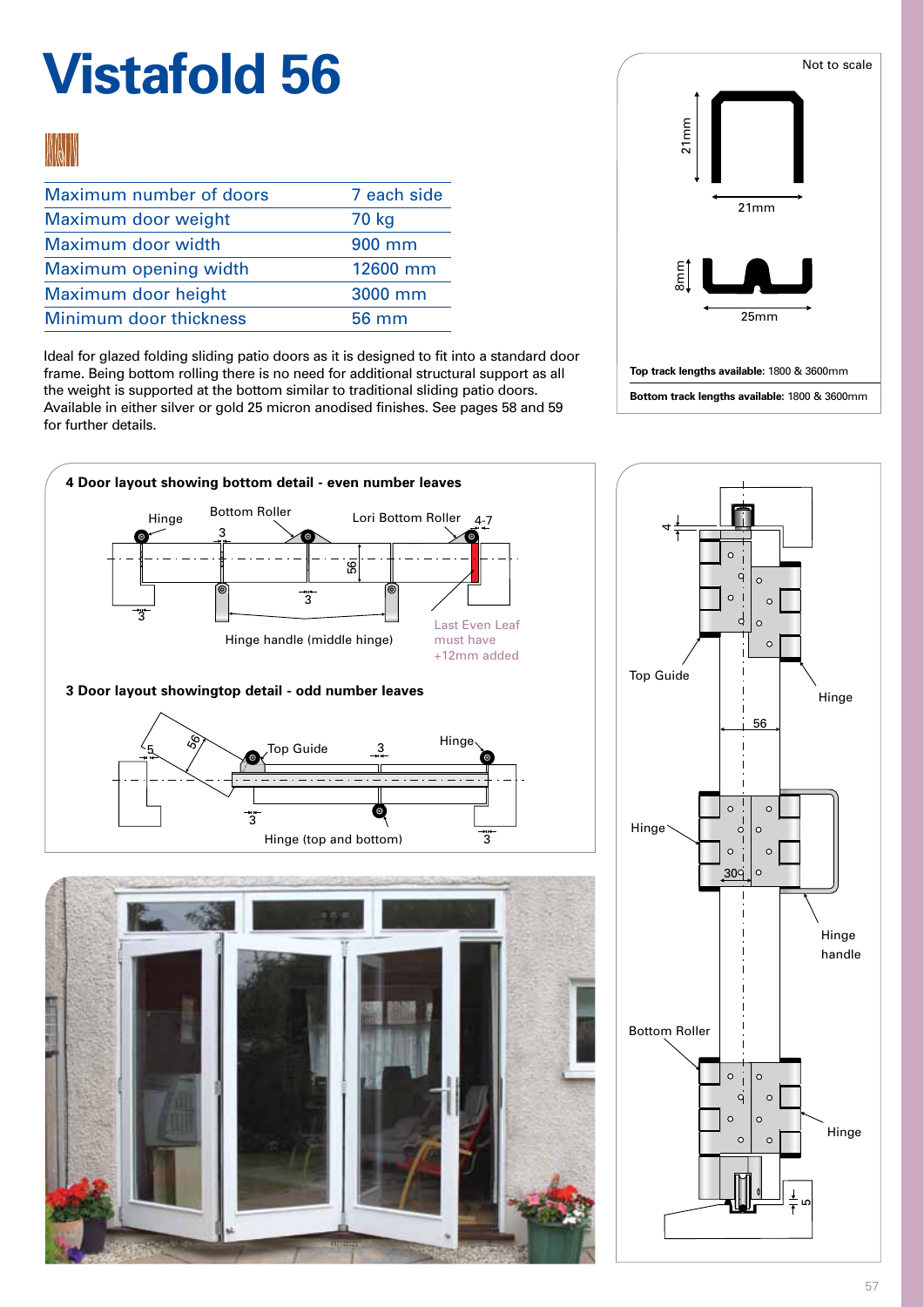## **Vistafold hardware details**



The details on this page relate to both Vistafold 44 and 56. The hardware is identical apart from the bottom rollers.

Most hardware can either be supplied in Silver or Gold anodised finish and is perfect for use in harsh environments due to the 25 micron anodising. Vistafold has also been weather tested to BS 6375; Part 1:2004 in conjunction with good quality doors as per our recommendations.

Vistafold is very simple to specify but if you need further help please call the office.



Vistafold 56 3 door set of hardware



#### **Section through 44mm Roller**

44mm Rollers require a cut right through the door. Weatherseal is provided to place around bottom block housing to provide adequate weather rating.



#### **Section through 56mm Roller**

56mm Rollers have been designed so that no part of the roller is visible from one side and can accommodate a door thickness upto 70mm.



#### **Threshold Alternatives**

With Vistafold you can have the doorsfolding inwards or outwards with a rebated sill or a flat threshold. Cills and thresholds not supplied by B.C.L





### **19LA Top Guide Channel**

Available in Silver or Gold Anodised Aluminium.

Stock Lengths -1800 mm and 3600 mm

**A** 21 mm **B** 21 mm



**Gold Anodised Hardware** Please specify colour preferences when ordering; **S** - Silver Anodized

- **G** Gold Anodized
-